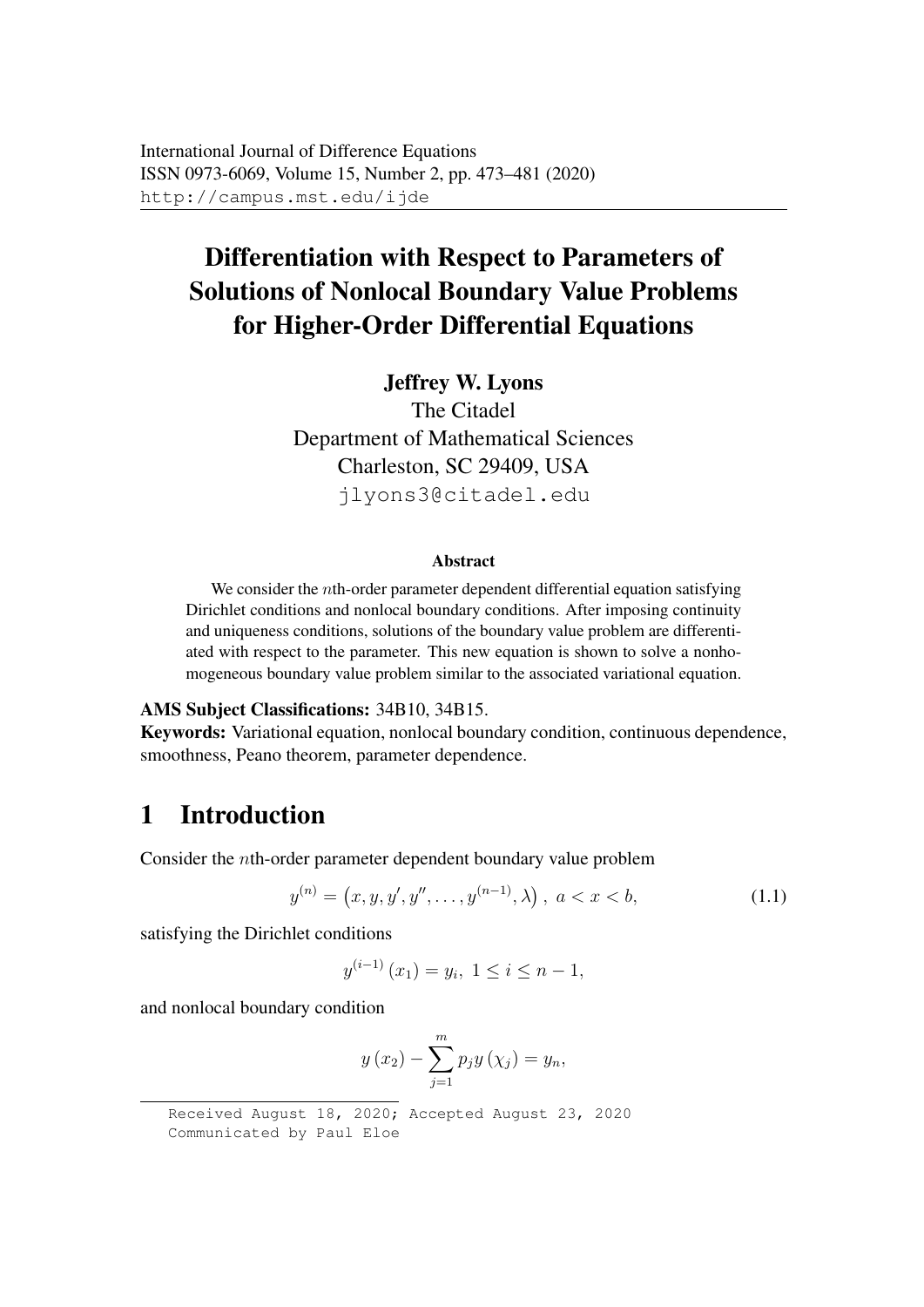where  $a < x_1 < \chi_1 < \cdots < \chi_m < x_2 < b$ ,  $p_1, \ldots, p_m, y_1, y_2, \ldots, y_n \in \mathbb{R}$ . A few hypotheses are imposed upon (1.1):

(H1)  $f(x, u_1, \ldots, u_n, \lambda) : (a, b) \times \mathbb{R}^{n+1} \to \mathbb{R}$  is continuous,

(H2) 
$$
\frac{\partial f}{\partial u_i}(x, u_1, \dots, u_n, \lambda) : (a, b) \times \mathbb{R}^{n+1} \to \mathbb{R}
$$
 is continuous,  $i = 1, 2, \dots, n$ ,

(H3) 
$$
\frac{\partial f}{\partial \lambda}(x, u_1, \dots, u_n, \lambda) : (a, b) \times \mathbb{R}^{n+1} \to \mathbb{R}
$$
 is continuous, and

(H4) solutions of initial value problems for  $(1.1)$  extend to  $(a, b)$ .

*Remark* 1.1. Note that (H4) is not a necessary condition but lets us avoid continually making statements about maximal intervals of existence inside  $(a, b)$ .

The main motivation for this work is a recent paper by Henderson and Jiang [13] in which the authors considered an nth-order parameter dependent difference equation with Dirichlet and nonlocal boundary conditions. Henderson and Jiang imposed continuity conditions upon the nonlinearity and uniqueness assumptions upon solutions of the boundary value problem and the associated variational equation. These conditions allowed the authors to seek a derivative of the solution of the boundary value problem with respect to the parameter. This derivative solved an associated nonhomogeneous equation of the given difference equation.

Research on the relationship between the solution of a differential, difference, or dynamic equation and its associated variational equation is rooted in a result found in Hartman [10] attributed to Peano that discusses initial value problems. Since then, authors have used continuous dependence on boundary value results to establish analogous results for boundary value problems. In the realm of differential equations, one finds results for right–focal problems [11], functional problems [7,8], and nonlocal, multipoint, and integral problems [9, 16, 18, 19, 22]. For difference equations, we point to analogous results to those of differential equations [1, 3–6,12, 15, 20]. Lyons [21] published a second-order dynamic equation result for the  $h\mathbb{Z}$  time scale which was later generalized to a second-order dynamic equation on an arbitrary time scale [2].

In Section 2, the reader will find preliminary definitions, assumptions, and results to include Peano's theorem with a parameter. Section 3 is where our main result is found; an analogue of both Peano's theorem and Henderson and Jiang's theorem.

#### 2 Preparatory Work

First, we present the variational equation and a related nonhomogeneous equation followed by Peano's result with a parameter.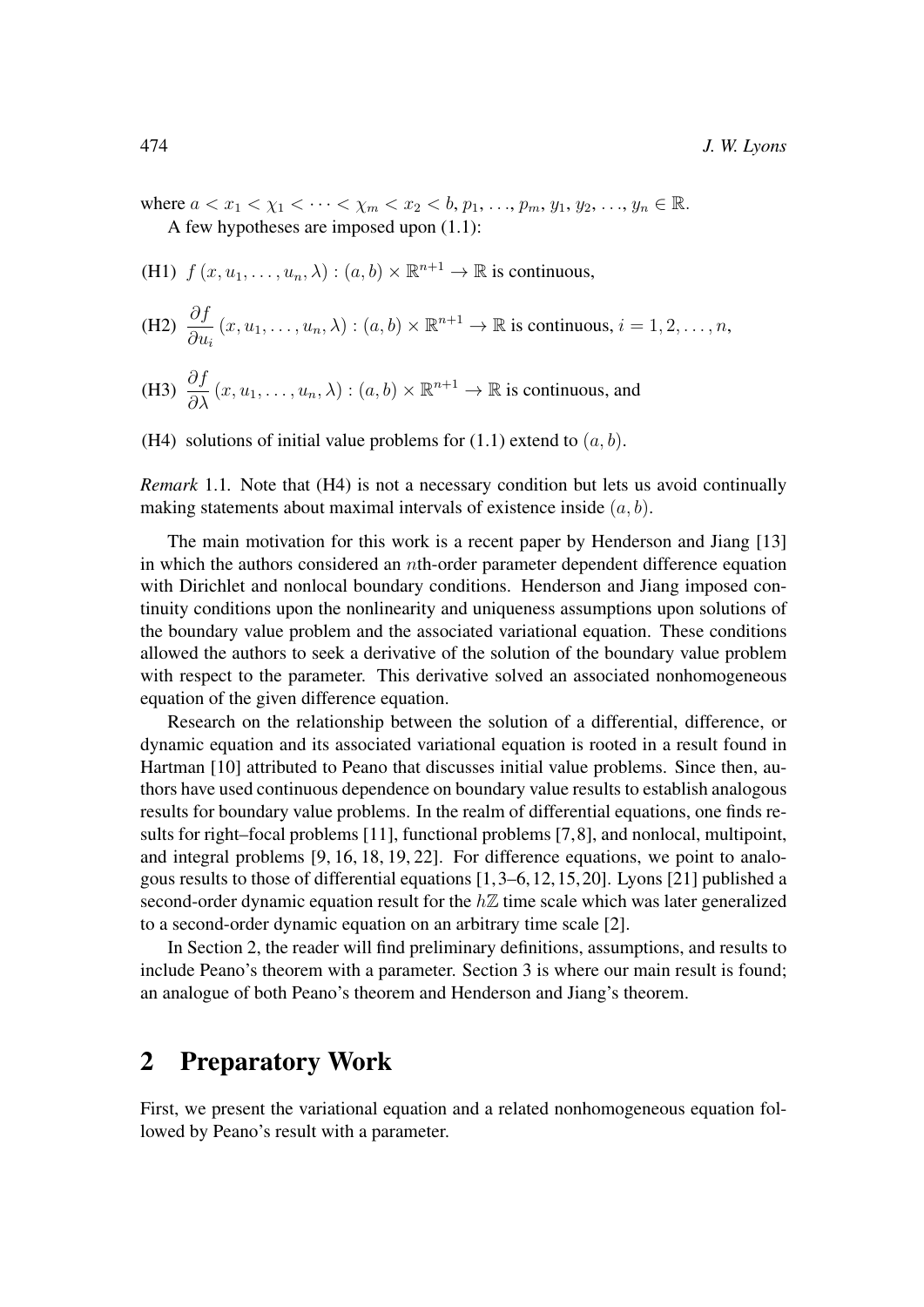**Definition 2.1.** Given a solution  $y(x)$  of (1.1), we define the variational equation along  $y(x)$  by

$$
z^{(n)} = \sum_{i=1}^{n} \frac{\partial f}{\partial y_i} (x, y, y', \dots, y^{(n-1)}, \lambda) z^{(i-1)}.
$$
 (2.1)

**Definition 2.2.** Given a solution  $y(x)$  of (1.1), an associated nonhomogeneous equation is given by

$$
z^{(n)} = \sum_{i=1}^{n} \frac{\partial f}{\partial y_i} (x, y, y', \dots, y^{(n-1)}, \lambda) z^{(i-1)} + \frac{\partial f}{\partial \lambda} (x, y, y', \dots, y^{(n-1)}, \lambda).
$$
 (2.2)

Theorem 2.3 (parameter Peano). *Assume that, with respect to* (1.1)*, conditions (H1)– (H4) are satisfied. Let*  $x_0 \in (a, b)$  *and let*  $y(x) := y(x; x_0, c_1, c_2, \ldots, c_n, \lambda)$  *denote the solution of* (1.1) *satisfying the initial conditions*  $y^{(i-1)}(x_0) = c_i$ ,  $i = 1, ..., n$ . Then

*(A) for each*  $j = 1, \ldots, n$ ,  $\alpha_j(x) := \frac{\partial y}{\partial x_j}$  $\partial c_j$ (x) *exists on* (a, b) *and is the solution of the variational equation* (2.1) *along*  $y(x)$  *satisfying the initial conditions* 

$$
\alpha_j^{(i-1)}(x_0) = \delta_{ij}, \ i = 1, \dots, n.
$$

*(B)*  $\beta(x) := \frac{\partial y}{\partial x}$  $\partial x_0$ (x) *exists on* (a, b) *and is the solution of the variational equation*  $(2.1)$  *along*  $y(x)$  *satisfying the initial conditions* 

$$
\beta^{(i-1)}(x_0) = -y^{(i)}(x_0), i = 1, \ldots, n.
$$

*(C)*  $\Lambda(x) := \frac{\partial y}{\partial \lambda}$  $\frac{\partial g}{\partial \lambda}(x)$  *exists on*  $(a, b)$  *and is the solution of the nonhomogeneous equation* (2.2) *along* y(x) *satisfying the initial conditions*

$$
\Lambda^{(i-1)}(x_0) = 0, \ i = 1, \ldots, n.
$$

*Remark* 2.4*.* The primary focus of this work is differentiation with respect to the parameter  $\lambda$ ; a BVP analogue to part (C) of Peano's theorem. Therefore, we will not consider differentiation with respect to the boundary data. However, the approach is quite similar to that presented here, and we refer the interested reader to the referenced works in the introduction for those details.

Next, we present two uniqueness conditions that allow us to connect initial value problems to boundary value problems. The first assumption applies to (1.1) and second to (2.1).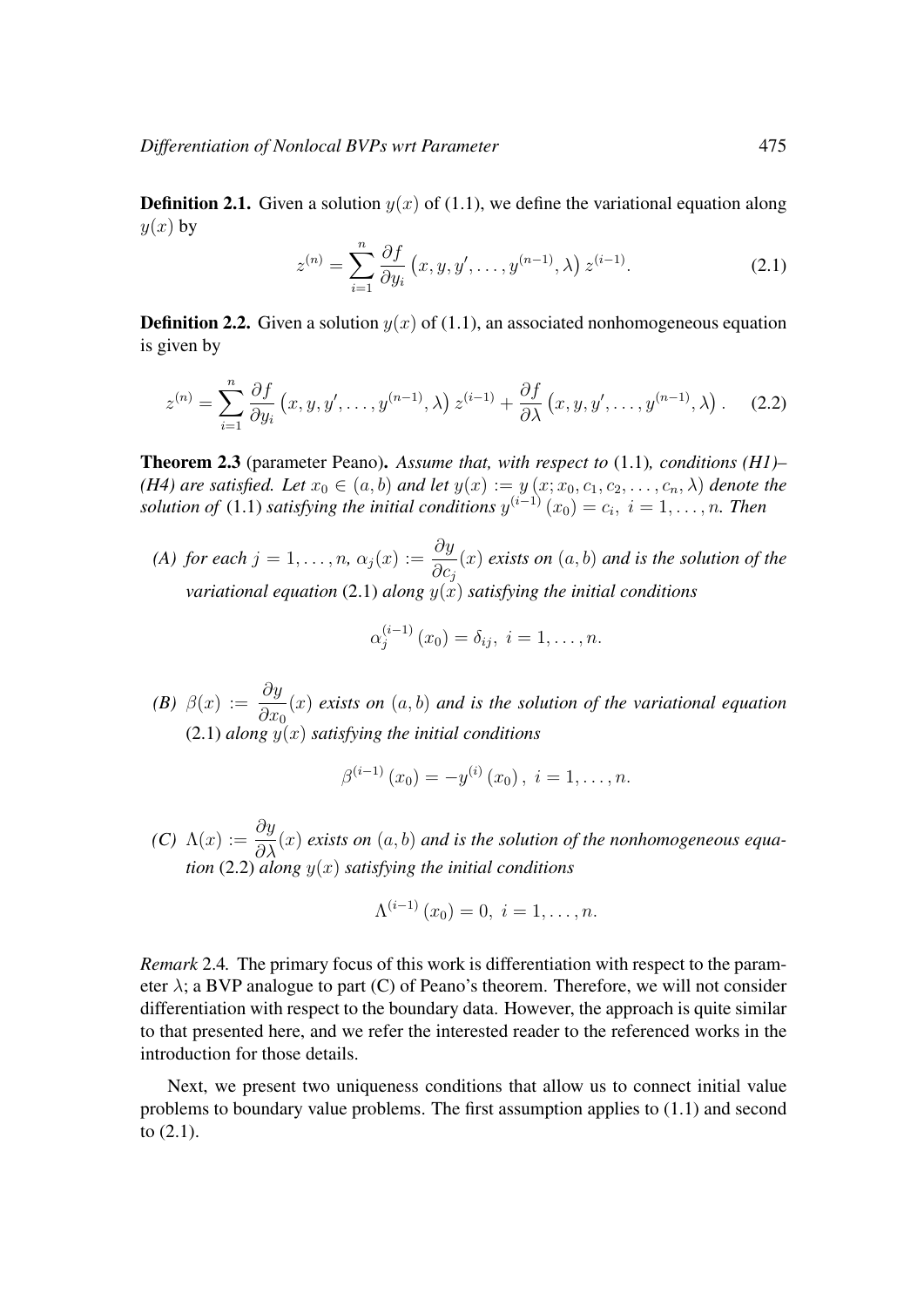- (H5) If  $y(x)$  and  $z(x)$  are solutions of (1.1) such that  $y^{(i-1)}(x_1) = z^{(i-1)}(x_1)$ ,  $i =$ 1, ..., *n* and  $y(x_2) - \sum_{n=1}^{m}$  $j=1$  $p_jy(\chi_j) = z(x_2) - \sum^m$  $j=1$  $p_jz(\chi_j)$ , then  $y(x) \equiv z(x)$  on  $(a, b)$ .
- (H6) Let  $y(x)$  be a solution of (1.1) and  $u(x)$  be a solution of (2.1) along  $y(x)$ . Then if  $u^{(i-1)}(x_1) = 0$ ,  $i = 1, ..., n$  and  $u(x_2) - \sum_{i=1}^{m}$  $j=1$  $p_ju(\chi_j) = 0$ , then  $u(x) \equiv 0$  on  $(a, b)$ .

We also will make use of continuous dependence on boundary values and parameters. We refer the avid reader to [14, 17] for proof ideas.

Theorem 2.5 (Continuous dependence on boundary conditions and parameters). *Assume (H1)–(H5) are satisfied with respect to* (1.1)*. Let*  $y(x)$  *be a solution of* (1.1) *on*  $(a, b)$ *. Then there exists a*  $\delta > 0$  *such that, for*  $|x_1 - t_1| < \delta$ ,  $|x_2 - t_2| < \delta$ *,*  $|p_j - \rho_j| < \delta, j = 1, \ldots, m, |\chi_j - X_j| < \delta, j = 1, \ldots, m, |y^{(i-1)}(x_1) - y_i| < \delta,$  $i = 1, \ldots, n - 1,$  $\begin{array}{c} \begin{array}{c} \begin{array}{c} \begin{array}{c} \end{array}\\ \end{array} \end{array} \end{array}$  $y(x_2) - \sum_{n=1}^{m}$  $j=1$  $p_jy(\chi_j) - y_n$   $< \delta$ , and  $|\lambda - L| < \delta$ , there exists a

*unique solution*  $y_\delta(x)$  *of* (1.1) *with respect to parameter* L *such that* 

$$
y_{\delta}^{(i-1)}(t_j) = y_i, \ i = 1, \ldots, n-1,
$$

*and*

$$
y_{\delta}(t_2) - \sum_{j=1}^m \rho_j y(X_j) = y_n.
$$

*In addition, for*  $i = 1, \ldots, n$ *,*  $\left\{y_{\delta}^{(i-1)}\right\}$  $\{(\delta^{(i-1)}(x)\}\)$  converges uniformly to  $y^{(i-1)}(x)$  as  $\delta \to 0$  on  $[\alpha, \beta] \subset (a, b).$ 

#### 3 Main Result

Now, we present our analogue of Theorem 2.3 with respect to the parameter  $\lambda$ .

Theorem 3.1. *Assume conditions (H1)–(H6) are satisfied.*

Let  $y(x) = y(x; x_1, x_2, y_1, \ldots, y_n, p_1, \ldots, p_m, \chi_1, \ldots, \chi_m, c, d, \lambda)$  *be the solution of* (1.1) *on* (a, b) *satisfying*

$$
y^{(i-1)}(x_1) = y_i, i = 1, \ldots, n-1,
$$

*and*

$$
y(x_2) - \sum_{j=1}^{m} p_j y(\chi_j) = y_n.
$$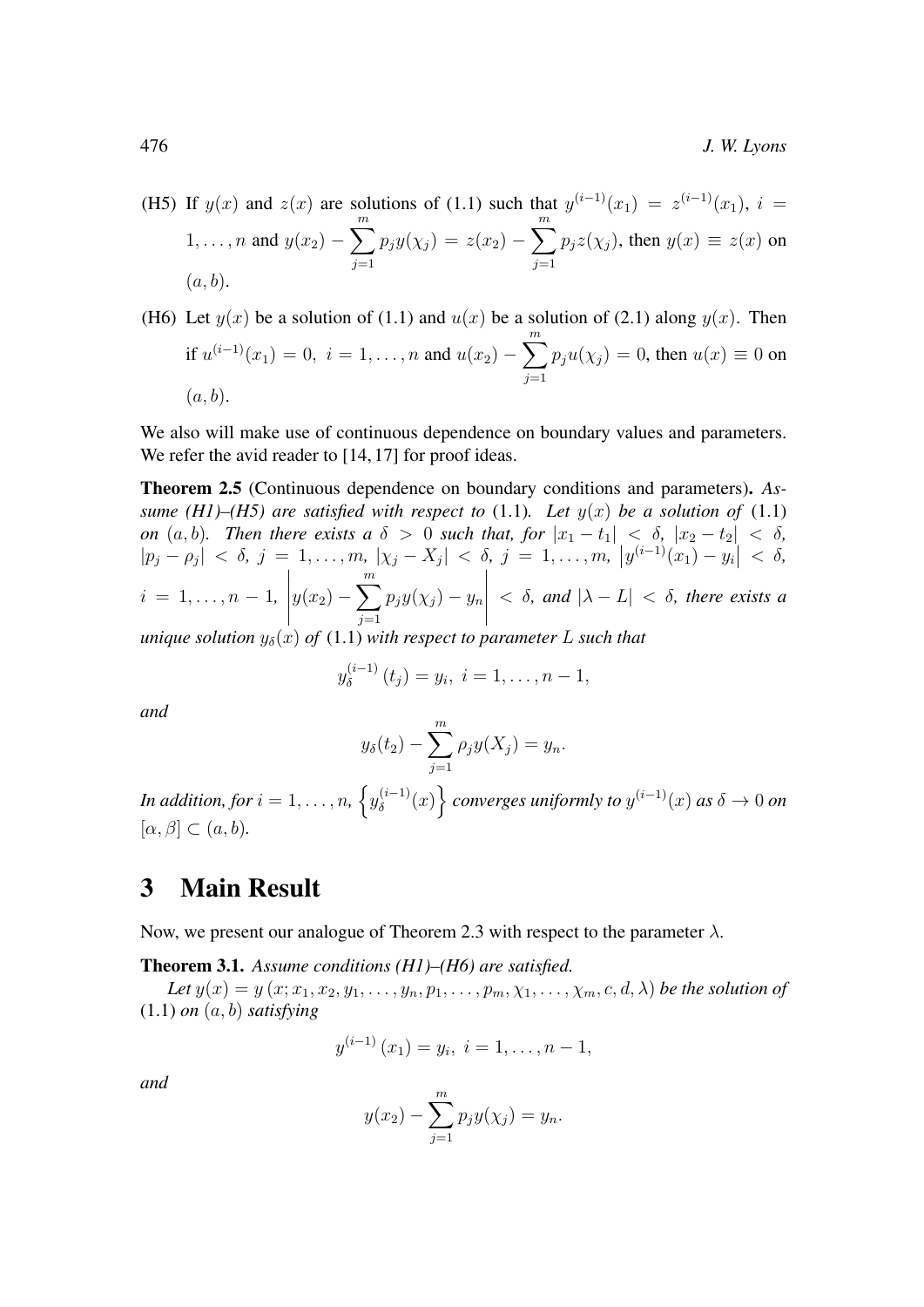*Then*  $L(x) := \frac{\partial y}{\partial \lambda}$  $\frac{\partial^2 g}{\partial \lambda}(x)$  *exists on*  $(a, b)$  *and is the solution of the nonhomogeneous equation* (2.2) *along*  $y(x)$  *satisfying the boundary conditions* 

$$
L^{(i-1)}(x_1) = 0, \ i = 1, \ldots, n-1,
$$

*and*

$$
L(x_2) - \sum_{j=1}^{m} p_j L(\chi_j) = 0.
$$

*Proof.* To ease the burdensome notation and realizing that everything is fixed except x and  $\lambda$ , we denote  $y(x; x_1, x_2, \chi_1, \ldots, \chi_m, y_1, \ldots, y_n, p_1, \ldots, p_m, \lambda)$  by  $y(x; \lambda)$ . Let  $\delta > 0$  be as in Theorem 2.5 with  $0 \leq |h| \leq \delta$ , and define the difference quotient for  $\lambda$ by

$$
L_h(x) = \frac{1}{h}[y(x; \lambda + h) - y(x; \lambda)].
$$

First, we substitute the boundary conditions into  $L<sub>h</sub>(x)$ . For  $h \neq 0$ ,

$$
L_h^{(i-1)}(x_1) = \frac{1}{h} \left[ y^{(i-1)}(x_1; \lambda + h) - y^{(i-1)}(x_1; \lambda) \right]
$$
  
= 
$$
\frac{1}{h} [y_i - y_i] = 0, \ i = 1, \dots, n-1,
$$

and

$$
L_h(x_2) - \sum_{j=1}^m p_j L_h(\chi_j) = \frac{1}{h} \left[ y(x_2; \lambda + h) - y(x_2; \lambda) \right] - \sum_{j=1}^m \frac{1}{h} \left[ y(x; \lambda + h) - y(x; \lambda) \right]
$$
  
=  $\frac{1}{h} [y_n - y_n] = 0.$ 

Next, we show that  $L<sub>h</sub>(x)$  is a solution of the nonhomogeneous equation (2.2). To that end, define  $\mu = y^{(n-1)}(x_1; \lambda)$  and  $\nu = \nu(h) = y^{(n-1)}(x_1; \lambda + h) - \mu$ .

Note by Theorem 2.5,  $\nu = \nu(h) \rightarrow 0$  as  $h \rightarrow 0$ . View  $y(x)$  as the solution of an initial value problem at  $x_1$  and use the notation of initial values problems to get  $y(x) = y(x; x_1, y_1, \dots, y_n, \mu, \lambda)$ . Thus, we have

$$
L_h(x) = \frac{1}{h} \left[ y(x; x_1, y_1, \dots, y_{n-1}, \mu + \nu, \lambda + h) - y(x; x_1, y_1, \dots, y_{n-1}, \mu, \lambda) \right].
$$

Next, by utilizing telescoping sums to vary only one component at a time, we have

$$
L_h(x) = \frac{1}{h} [y(x; x_1, y_1, \dots, y_{n-1}, \mu + \nu, \lambda + h) - y(x; x_1, y_1, \dots, y_{n-1}, \mu, \lambda + h) + y(x; x_1, y_1, \dots, y_{n-1}, \mu, \lambda + h) - y(x; x_1, y_1, \dots, y_{n-1}, \mu, \lambda)].
$$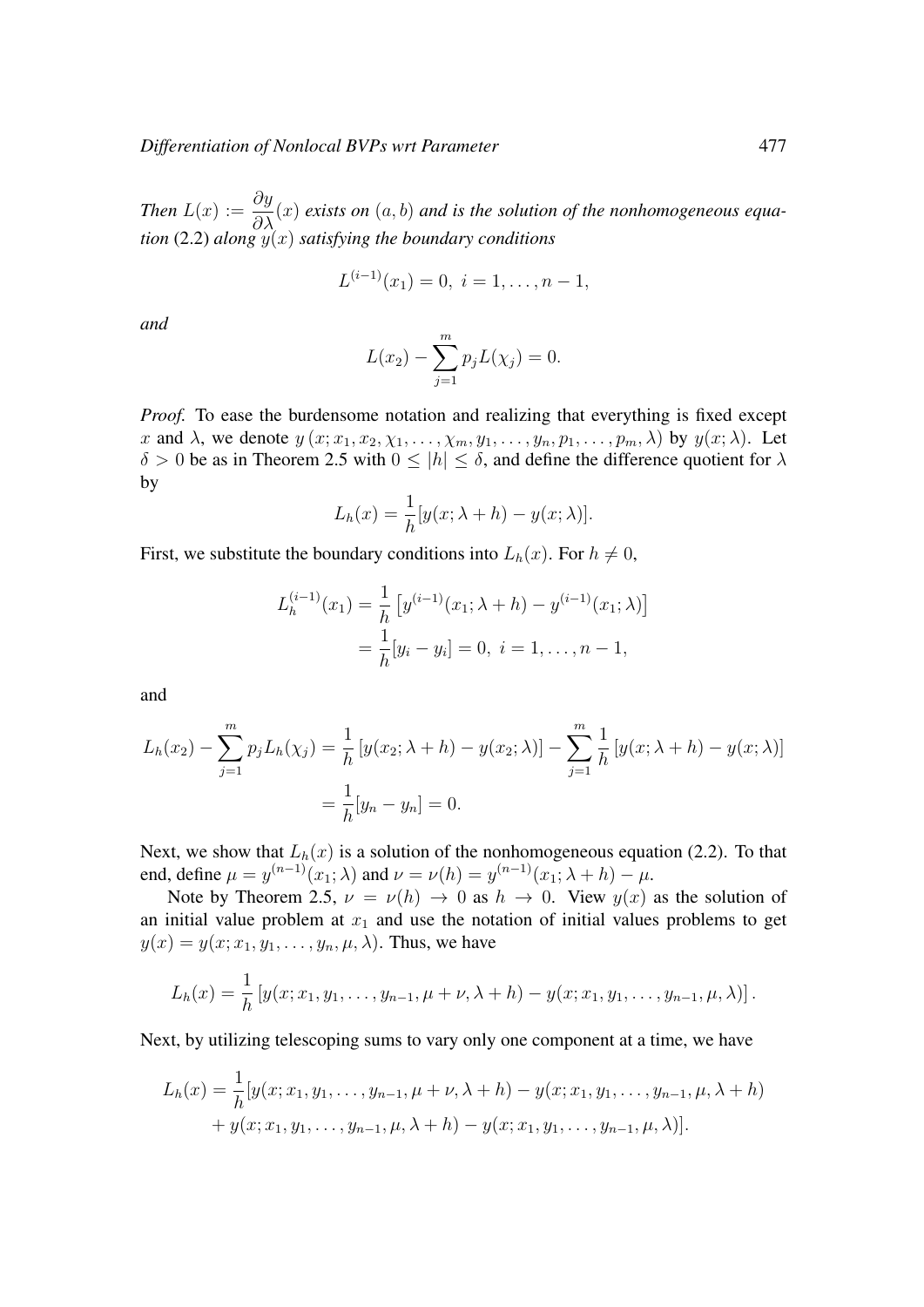By Theorem 2.3 and the mean value theorem, we obtain

$$
L_h(x) = \frac{1}{h} [\alpha_n(x; y(x; x_1, y_1, \dots, y_{n-1}, \mu + \bar{\nu}, \lambda + h))(\mu + \nu - \mu) + \Lambda(x; y(x; x_1, y_1, \dots, y_{n-1}, \mu, \lambda + \bar{h}))(\lambda + h - \lambda)] = \frac{\nu}{h} \alpha_n(x; y(x; x_1, y_1, \dots, y_{n-1}, \mu + \bar{\nu}, \lambda + h)) + \Lambda(x; y(x; x_1, y_1, \dots, y_{n-1}, \mu, \lambda + \bar{h})),
$$

where  $\alpha_n(x; y(x; x_1, y_1, \ldots, y_{n-1}, \mu + \bar{\nu}, \lambda + h))$  solves the variational equation (2.1) and  $\Lambda(x; y(x; x_1, y_1, \ldots, y_{n-1}, \mu, \lambda + \bar{h}))$  solves the nonhomogeneous equation (2.2). Furthermore,  $\mu + \bar{\nu}$  is between  $\mu$  and  $\mu + \nu$  and  $\lambda + \bar{h}$  is between  $\lambda$  and  $\lambda + h$ .

Thus, to show  $\lim_{h\to 0} L_h(x)$  exists, it suffices to show,  $\lim_{h\to 0}$ ν  $\frac{1}{h}$  exists. Recall, from the construction of  $L_h(x)$ , we have

$$
L_h^{(i-1)}(x_1) = 0, \ i = 1, \dots, n-1,
$$

and

$$
L_h(x_2) - \sum_{j=1}^m p_j L_h(\chi_j) = 0.
$$

From the latter condition, we have

$$
\frac{\nu}{h}\alpha_n(x_2; y(x; x_1, y_1, \dots, y_{n-1}, \mu + \bar{\nu}, \lambda + h)) + \Lambda(x_2; y(x; x_1, y_1, \dots, y_{n-1}, \mu, \lambda + \bar{h}))
$$

$$
-\sum_{j=1}^m p_j \left[ \frac{\nu}{h}\alpha_n(\chi_j; y(x; x_1, y_1, \dots, y_{n-1}, \mu + \bar{\nu}, \lambda + h)) + \Lambda(\chi_j; y(x; x_1, y_1, \dots, y_{n-1}, \mu, \lambda + \bar{h})) \right] = 0.
$$

Solve for  $\frac{\nu}{h}$  to get

$$
\frac{\nu}{h} = \frac{-\Lambda(x_2; y(\cdot)) + \sum_{j=1}^m p_j \Lambda(\chi_j; y(\cdot))}{\alpha_n(x_2; y(\cdot)) - \sum_{j=1}^m p_j \alpha_n(\chi_j; y(\cdot))}.
$$

Since  $\alpha_n^{(n-1)}(x_1; y_1; x_1, y_1, \ldots, y_{n-1}, \mu, \lambda) = 1$ , we have

$$
\alpha_n(x; y(x; x_1, y_1, \ldots, y_{n-1}, \mu, \lambda)) \not\equiv 0.
$$

Coupled with hypothesis (H6),

$$
\alpha_n(x_2; y(x; x_1, y_1, \dots, y_{n-1}, \mu, \lambda)) - \sum_{j=1}^m p_j \alpha_n(\chi_j; y(x; x_1, y_1, \dots, y_{n-1}, \mu, \lambda)) \neq 0.
$$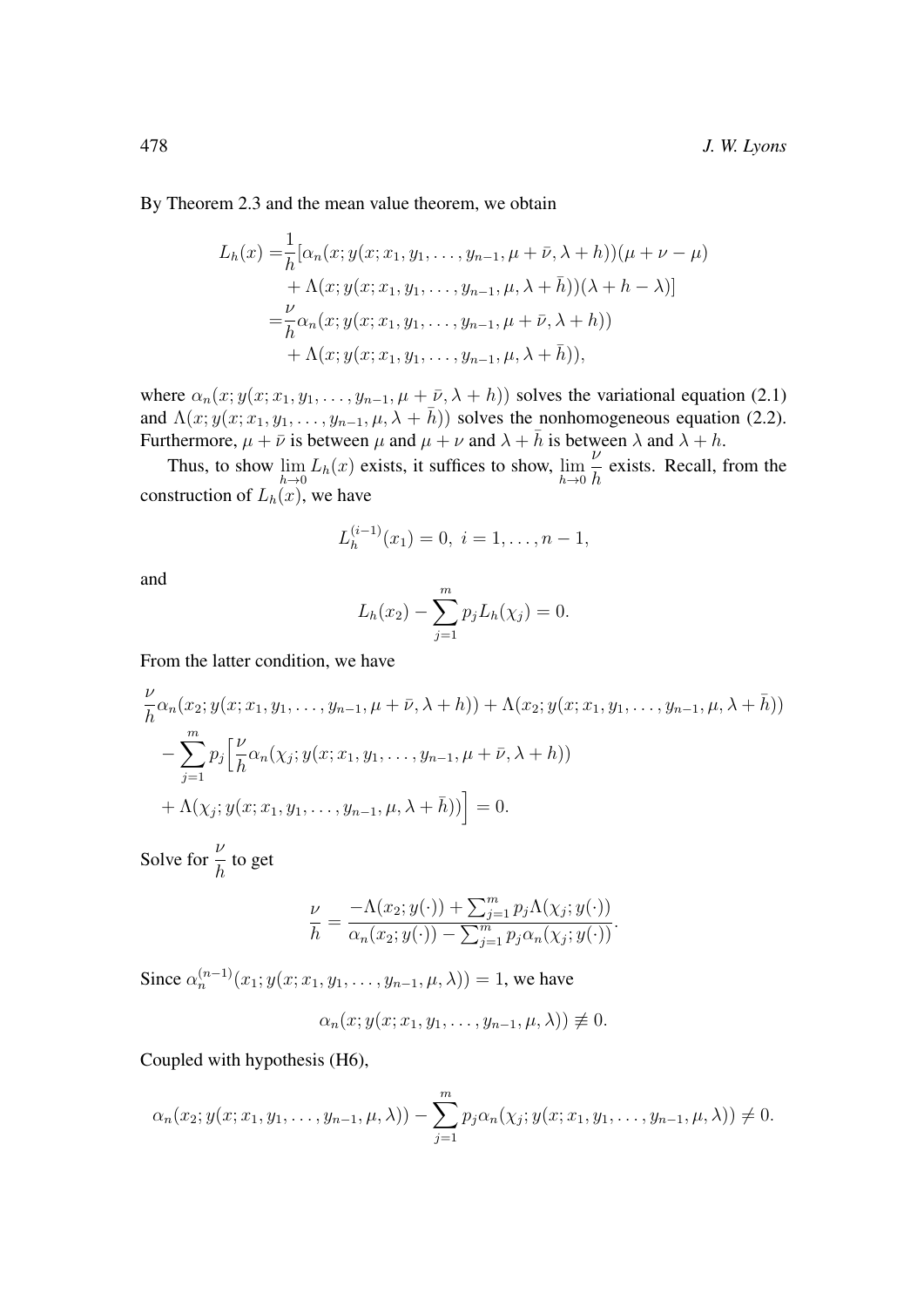By Theorem 2.5 and for sufficiently small  $h$ , we have

$$
\alpha_n(x_2; y(x; x_1, y_1, \dots, y_{n-1}, \mu + \bar{\nu}, \lambda + h))
$$
  
- 
$$
\sum_{j=1}^m p_j \alpha_n(\chi_j; y(x; x_1, y_1, \dots, y_{n-1}, \mu + \bar{\nu}, \lambda + h)) \neq 0
$$

implying  $E := \lim_{h \to 0}$ ν  $\frac{1}{h}$  exists. Hence, we have

$$
L(x) = \frac{\partial u}{\partial \lambda} = \lim_{h \to 0} L_h(x) = E\alpha_n(x; y(x)) + \Lambda(x; y(x))
$$

exists on  $(a, b)$  and solves the nonhomogeneous equation (2.2).

Finally, we have

$$
L^{(i-1)}(x_1) = \lim_{h \to 0} L_h^{(i-1)}(x_1) = \lim_{h \to 0} 0 = 0, \ i = 1, \dots, n-1,
$$

and

$$
L(x_2) - \sum_{j=1}^{m} p_j L(\chi_j) = \lim_{h \to 0} \left[ L_h(x_2) - \sum_{j=1}^{m} p_j L_h(\chi_j) \right] = \lim_{h \to 0} 0 = 0.
$$

Therefore,  $L(x)$  is the solution to the nonhomogeneous equation (2.2) satisfying

$$
L^{(i-1)}(x_1) = 0, \ i = 1, \ldots, n-1 \text{ and } L(x_2) - \sum_{j=1}^{m} p_j L(\chi_j) = 0.
$$

This concludes the proof.

# Acknowledgements

The author dedicates this article to Johnny Henderson who has been a tremendous influence to him and to the field. The area of boundary data smoothness would be nonexistent without your great contributions. Thank you for all that you do and happy birthday!

### References

- [1] Douglas R. Anderson, Richard I. Avery, Johnny Henderson, X. Liu, and Jeffrey W. Lyons. Existence of a positive solution for a right focal discrete boundary value problem. *J. Difference Equ. Appl.*, 17(11):1635–1642, 2011.
- [2] Lee H. Baxter, Jeffrey W. Lyons, and Jeffrey T. Neugebauer. Differentiating solutions of a boundary value problem on a time scale. *Bull. Aust. Math. Soc.*, 94(1):101–109, 2016.

 $\Box$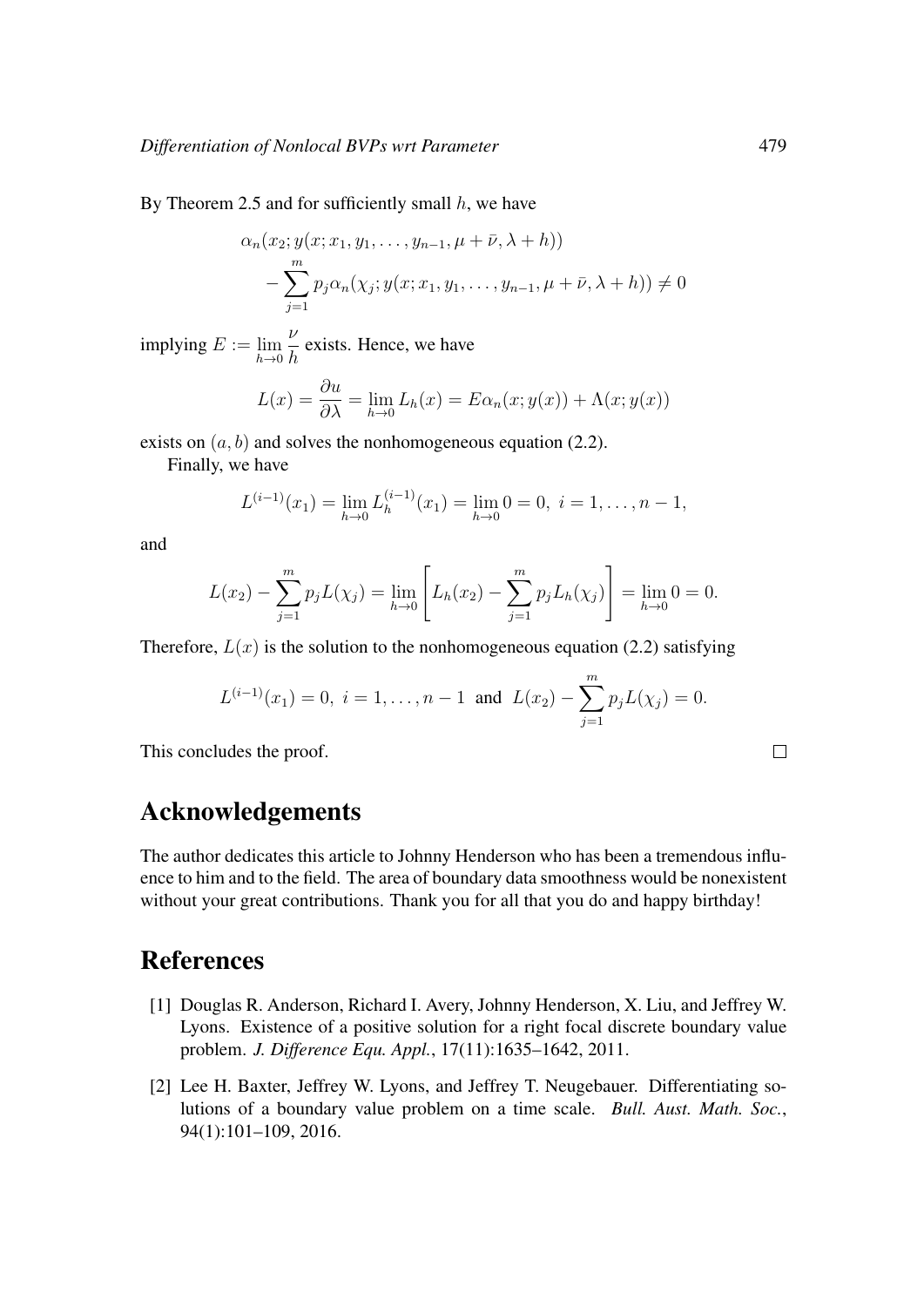- [3] Mouffak Benchohra, Samira Hamani, Johnny Henderson, Sotiris K. Ntouyas, and A. Ouahab. Differentiation and differences for solutions of nonlocal boundary value problems for second order difference equations. *Int. J. Difference Equ.*, 2(1):37–47, 2007.
- [4] Mouffak Benchohra, Johnny Henderson, Rodica Luca, and Abdelghani Ouahab. Boundary data smoothness for solutions of second order ordinary differential equations with integral boundary conditions. *Dynam. Systems Appl.*, 23(2-3):133– 143, 2014.
- [5] Anjali Datta. Differences with respect to boundary points for right focal boundary conditions. *J. Differ. Equations Appl.*, 4(6):571–578, 1998.
- [6] Anjali Datta and Johnny Henderson. Differences and smoothness of solutions for functional difference equations. In *Proceedings of the First International Conference on Difference Equations (San Antonio, TX, 1994)*, pages 133–142. Gordon and Breach, Luxembourg, 1995.
- [7] Jeffrey Ehme, Paul W. Eloe, and Johnny Henderson. Differentiability with respect to boundary conditions and deviating argument for functional-differential systems. *Differential Equations Dynam. Systems*, 1(1):59–71, 1993.
- [8] Jeffrey Ehme and Johnny Henderson. Functional boundary value problems and smoothness of solutions. *Nonlinear Anal.*, 26(1):139–148, 1996.
- [9] John Ehrke, Johnny Henderson, Curtis Kunkel, and Qin Sheng. Boundary data smoothness for solutions of nonlocal boundary value problems for second order differential equations. *J. Math. Anal. Appl.*, 333(1):191–203, 2007.
- [10] Philip Hartman. *Ordinary differential equations*. John Wiley & Sons, Inc., New York-London-Sydney, 1964.
- [11] Johnny Henderson. Right focal point boundary value problems for ordinary differential equations and variational equations. *J. Math. Anal. Appl.*, 98(2):363–377, 1984.
- [12] Johnny Henderson, Mark Horn, and Laura Howard. Differentiation of solutions of difference equations with respect to boundary values and parameters. *Comm. Appl. Nonlinear Anal.*, 1(2):47–60, 1994.
- [13] Johnny Henderson and Xuewei Jiang. Differentiation with respect to parameters of solutions of nonlocal boundary value problems for difference equations. *Involve*, 8(4):629–636, 2015.